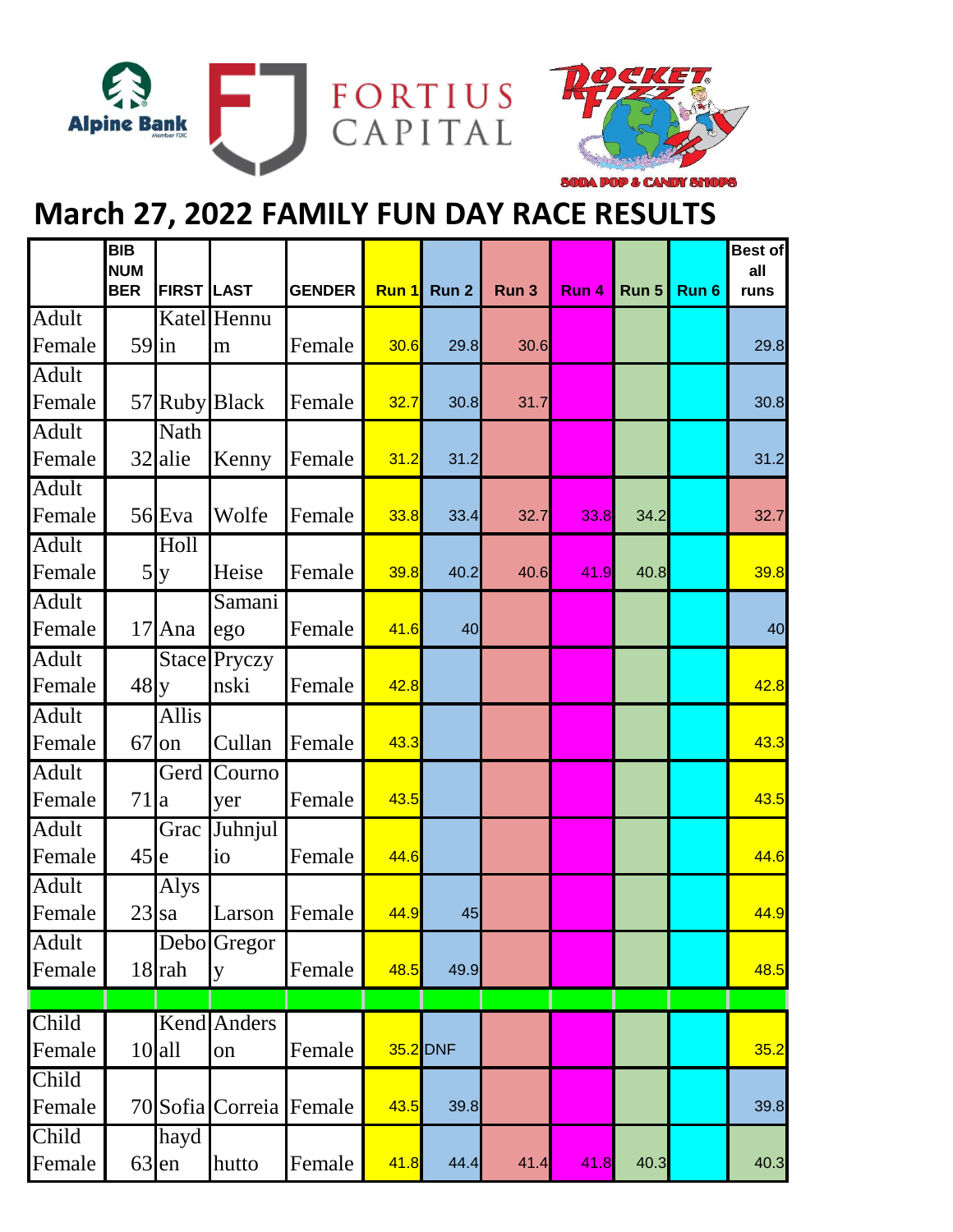| Child        |                |               | Clair Haytma        |        |            |      |          |      |      |      |
|--------------|----------------|---------------|---------------------|--------|------------|------|----------|------|------|------|
| Female       | 31             | le            | nek                 | Female | 40.9       |      |          |      |      | 40.9 |
| Child        |                |               |                     |        |            |      |          |      |      |      |
| Female       |                | 6 Mia         | Penasa              | Female | 43.4       | 43.2 | 43.7     | 43.7 | 44   | 43.2 |
| Child        |                |               |                     |        |            |      |          |      |      |      |
| Female       |                | 15 Anna Alija |                     | Female | 50.5       | 54.4 |          |      |      | 50.5 |
| Child        |                |               | Martine             |        |            |      |          |      |      |      |
| Female       |                | 53 Kaya z     |                     | Female | 52.3       | 54   |          |      |      | 52.3 |
| Child        |                | quin          |                     |        |            |      |          |      |      |      |
| Female       | 58n            |               | ebner               | Female | 56.5       | 57   |          |      |      | 56.5 |
| Child        |                | Madi          |                     |        |            |      |          |      |      |      |
| Female       | 21             | son           | Larson              | Female | 65.8       | 59.8 | 59.6     |      |      | 59.6 |
|              |                |               |                     |        |            |      |          |      |      |      |
| <b>Adult</b> |                | Ada           |                     |        |            |      |          |      |      |      |
| Male         | 3              | m             | Ringler Male        |        | 29.3       |      | 28.8 DNF |      |      | 28.8 |
| Adult        |                | And           |                     |        |            |      |          |      |      |      |
| Male         | $\overline{2}$ | y             | <b>Ringler</b> Male |        | 29.6       | 29.5 | 29.8     | 29.4 |      | 29.4 |
| <b>Adult</b> |                | <b>Burk</b>   |                     |        |            |      |          |      |      |      |
| Male         | $24$ e         |               | Larson              | Male   | 29.7       | 30.4 |          |      |      | 29.7 |
| <b>Adult</b> |                |               |                     |        |            |      |          |      |      |      |
| Male         |                | $30$ Kyle     | Weber               | Male   | 29.8       | 30.4 | 30.4     |      |      | 29.8 |
| Adult        |                |               |                     |        |            |      |          |      |      |      |
| Male         |                |               | 4 Greg Kissler      | Male   | 30.4       | 30.7 | 30.5     |      |      | 30.4 |
| <b>Adult</b> |                | ande          |                     |        |            |      |          |      |      |      |
| Male         | $40$ r         |               | Popov               | Male   | 31.2       |      |          |      |      | 31.2 |
| <b>Adult</b> |                | Jaso          | <b>Badgle</b>       |        |            |      |          |      |      |      |
| Male         | $62 \ln$       |               | y                   | Male   | 31.7       |      | 31.7 DNF | 31.4 |      | 31.4 |
| <b>Adult</b> |                |               | <b>Anders</b>       |        |            |      |          |      |      |      |
| Male         |                | 8 Rick        | on                  | Male   | 32.3       |      |          |      |      | 32.3 |
| <b>Adult</b> |                | Davi          | Levitsk             |        |            |      |          |      |      |      |
| Male         | 49d            |               | y                   | Male   | 33         |      |          |      |      | 33   |
| <b>Adult</b> |                |               | <b>Brozov</b>       |        |            |      |          |      |      |      |
| Male         |                | 28 Greg       | ich                 | Male   | <b>DNF</b> | 34.8 |          |      |      | 34.8 |
| <b>Adult</b> |                | Ange          |                     |        |            |      |          |      |      |      |
| Male         | $16$           |               | Alija               | Male   | 36.8       | 35.9 | 36.9     | 36.9 |      | 35.9 |
| <b>Adult</b> |                | Denn          | Shamsh              |        |            |      |          |      |      |      |
| Male         | $61$ is        |               | uryn                | Male   | 38.3       | 38.6 | 37.5     |      |      | 37.5 |
| <b>Adult</b> |                |               | <b>Brouss</b>       |        |            |      |          |      |      |      |
| Male         | 1              | John          | al                  | Male   | 38.7       | 38.3 | 37.8     | 37.5 | 38.2 | 37.5 |
| <b>Adult</b> |                | Andr          | Ehrnste             |        |            |      |          |      |      |      |
| Male         |                | $25$ ew       | in                  | Male   | 42.8       | 39.8 | 43.7     | 38.8 |      | 38.8 |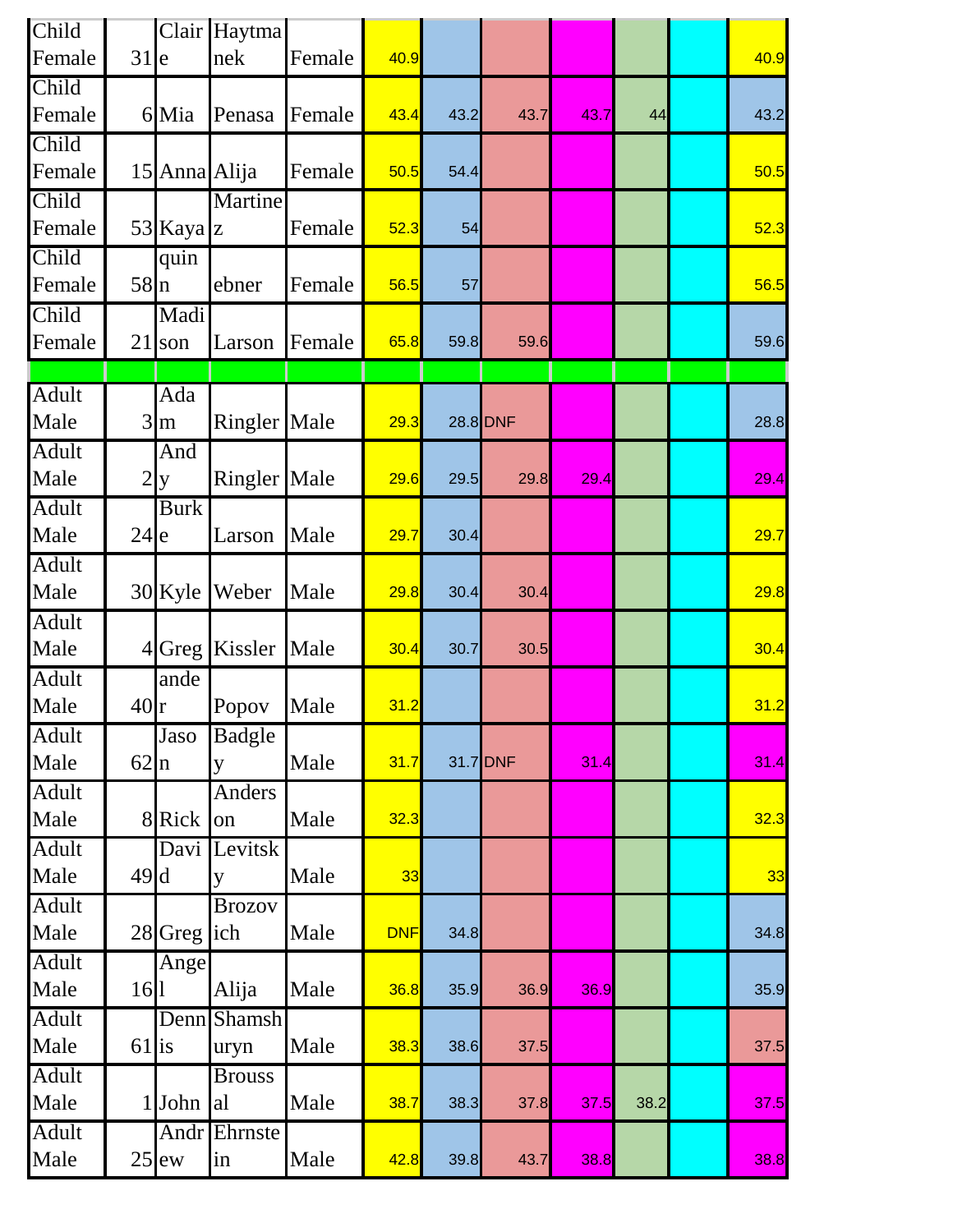| Adult        |                        | Rich                      |                       |      |            |      |          |      |      |      |      |
|--------------|------------------------|---------------------------|-----------------------|------|------------|------|----------|------|------|------|------|
| Male         |                        | $27$ ard                  | Jordan                | Male | 40.6       | 39.2 | 42.94    | 40.1 | 41.3 | 39.4 | 39.2 |
| <b>Adult</b> |                        | Kevi                      |                       |      |            |      |          |      |      |      |      |
| Male         | 26n                    |                           | Rose                  | Male | 39.82      | 39.5 |          |      |      |      | 39.5 |
| <b>Adult</b> |                        |                           |                       |      |            |      |          |      |      |      |      |
| Male         |                        | 33 Sean                   | Walsh                 | Male | 40.6       | 43.5 | 39.7     |      |      |      | 39.7 |
| Adult        |                        | Nige                      |                       |      |            |      |          |      |      |      |      |
| Male         | 501                    |                           | Graham Male           |      | 41.8       | 41   | 42.8     |      |      |      | 41   |
| Adult        |                        | Tayl                      | Mautin                |      |            |      |          |      |      |      |      |
| Male         | $55$ or                |                           | $\overline{O}$        | Male | 41.4       |      |          |      |      |      | 41.4 |
| <b>Adult</b> |                        | Jaso                      |                       |      |            |      |          |      |      |      |      |
| Male         | $64 \ln$               |                           | Hutto                 | Male | 42.4       | 43.2 | 44.8     | 42.6 |      |      | 42.4 |
| <b>Adult</b> |                        |                           |                       |      |            |      |          |      |      |      |      |
| Male         |                        |                           | 29 Jesse Rippole Male |      | 45.5       | 43.7 | 45.5     | 44   |      |      | 43.7 |
| Adult        |                        | Austi                     |                       |      |            |      |          |      |      |      |      |
| Male         | 47n                    |                           | Armour Male           |      | 44         |      |          |      |      |      | 44   |
| <b>Adult</b> |                        |                           | Martine               |      |            |      |          |      |      |      |      |
| Male         |                        | $54$ Alex $\vert z \vert$ |                       | Male | 48.5       | 44.8 |          |      |      |      | 44.8 |
|              |                        |                           |                       |      |            |      |          |      |      |      |      |
| Child        |                        | Krist                     |                       |      |            |      |          |      |      |      |      |
| Male         |                        | $39$ ian                  | Popov                 | Male | 30.4       |      | 30.2 DNF |      |      |      | 30.2 |
| Child        |                        |                           | Courno                |      |            |      |          |      |      |      |      |
| Male         |                        | 38 Liam yer               |                       | Male | 34.4       | 31.9 | 31.2     |      |      |      | 31.2 |
| Child        |                        |                           |                       |      |            |      |          |      |      |      |      |
| Male         |                        | 37 Jake                   | Down                  | Male | 33.5       | 36.8 | 32.6     |      |      |      | 32.6 |
| Child        |                        |                           | Zach Gregor           |      |            |      |          |      |      |      |      |
| Male         |                        | $20$ ary                  | y                     | Male | 40.2       | 38.8 |          |      |      |      | 38.8 |
| Child        |                        | Tuck                      |                       |      |            |      |          |      |      |      |      |
| Male         | $22$ er                |                           | Larson                | Male | 43.8       | 40.3 | 42       |      |      |      | 40.3 |
| Child        |                        | Santi                     |                       |      |            |      |          |      |      |      |      |
| Male         |                        | 13 ago                    | Alija                 | Male | 40.8       | 40.5 | 41.3     | 41.8 |      |      | 40.5 |
|              | $\overline{\text{SS}}$ |                           |                       |      |            |      |          |      |      |      |      |
|              | adde                   |                           |                       |      | 41.6       |      |          |      |      |      | 41.6 |
| Child        |                        | Dieg                      |                       |      |            |      |          |      |      |      |      |
| Male         | $14$ o                 |                           | Alija                 | Male | <b>DNF</b> | 44.5 | 43.6     | 44.2 |      |      | 43.6 |
| Child        |                        | Josh                      | Gregor                |      |            |      |          |      |      |      |      |
| Male         |                        | $19$ ua                   | y                     | Male | 49.5       | 44.2 |          |      |      |      | 44.2 |
| Child        |                        | Anth                      |                       |      |            |      |          |      |      |      |      |
| Male         |                        | 69 ony                    | Correia Male          |      | 48.8       |      |          |      |      |      | 48.8 |
| Child        |                        | Rom                       | <b>Shamsh</b>         |      |            |      |          |      |      |      |      |
| Male         |                        | $60$ an                   | uryn                  | Male | 91.2       | 58.5 | 62.3     |      |      |      | 58.5 |